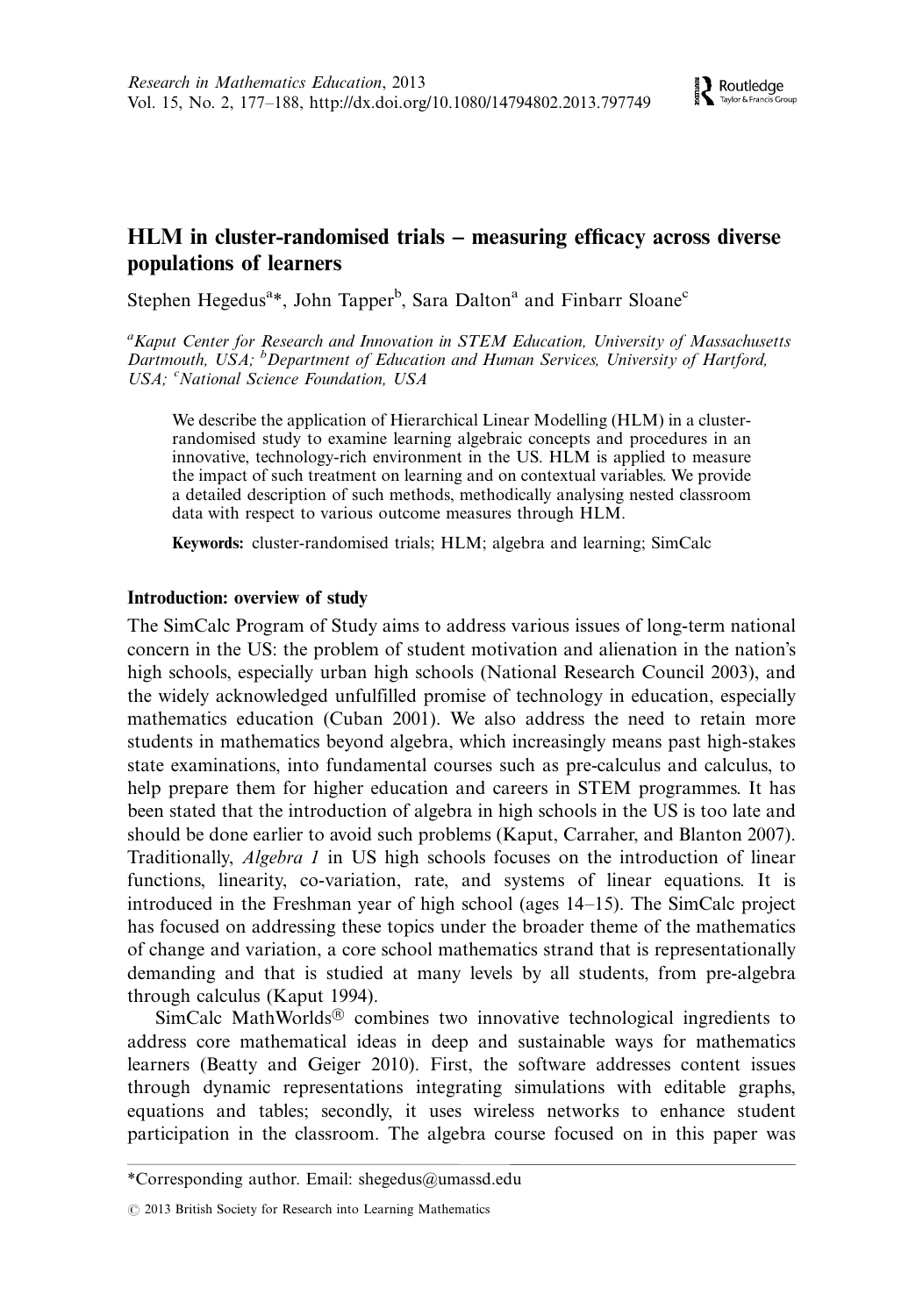developed at the Kaput Center; it fuses these two ingredients through new curriculum materials that replace core mathematical units in high school algebra courses and through non-traditional classroom arrangements. Activities in a SimCalc learning environment are structured to create meaningful mathematical variation across students' activities, e.g. students can be assigned to a group that has a number and have their own number within the group; both of these numbers can be used as parameters in a linear equation.

We studied the impact on learning core algebra concepts and skills that were aligned with Massachusetts state frameworks and deepened student understanding by building skill sets that crossed algebraic topics and reasoning. We focused on the concept of slope as rate, and not just slope of a function. In addition, we measured the impact of such a technology-enhanced approach to learning algebra on other important longitudinal factors, such as a student's confidence in their mathematical ability and their attitudes towards learning mathematics over time.

Our research program is the result of 15 years of prior work (Hegedus and Roschelle, 2013) focused on the development and implementation of technologyenhanced learning environments that have proved to be effective through quasiexperimental research studies and randomised controlled trials at scale (Roschelle et al. 2010). Here, we report on the results of an efficacy study conducted in Massachusetts that continues to examine under what conditions such materials can be effective in improving learning of core algebra concepts across a wide, diverse population of students in school districts of varying achievement.

# Research design

Our program of study was funded by the US Department of Education's Institute of Education Sciences to investigate the impact of SimCalc materials on a large sample of classrooms that differ in various ways. In order to control for various confounding and explanatory variables and to account for clustering at the classroom level, we designed a cluster-randomised trial (where classes are randomly assigned SimCalc materials or the existing algebra curriculum). As our sample was randomised at the classroom level, we were interested in effects on classrooms and for individual students. The desire to locate effects at both the classroom and student level led us to adopt a multi-level approach using HLM. In this paper we review the findings of our HLM analysis, providing a description of the process for researchers who may be new to multilevel modelling. We will examine the construction and application of the following models to analyse our data and address four research questions:

- (1) The Empty or Open Model to determine the variance accounted for at each of our two levels of interest – classroom level and student level. How much variance exists between classes and within classes on our outcome measure, a mathematics content post-test?
- (2) The Random Intercepts Model to investigate the effect of a variable at the student level. How much effect do student pre-test scores have on student posttest scores at the end of the Freshman school year?
- (3) The Means as Outcomes Model to test the impact of a classroom contextual variable on learning. Can group membership in an honors class predict a significantly higher post-test score?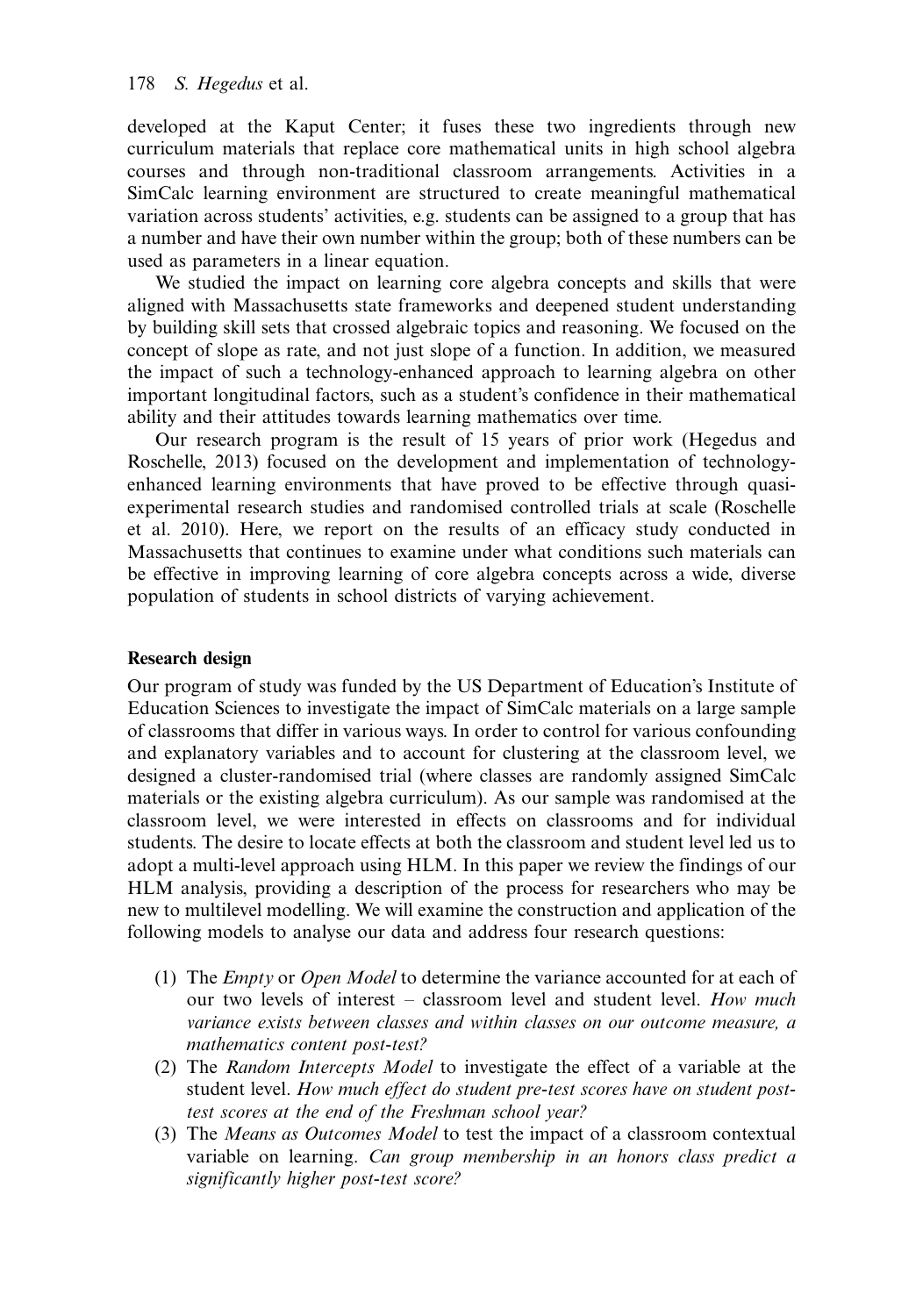(4) The Random Slopes Model to look at the impact of level 2 variables on level 1 variables. For students in honors classes, is treatment group a predictor for posttest score when controlling for pre-test score? Is the variance in slopes across groups (classes) significantly related to the experimental group of the students when controlling for the pre-test?

A power analysis prior to the study confirmed the sample size and numbers of classrooms (clusters) necessary for this study. Our research program made use of various cluster-randomised trials over a 4-year longitudinal study. We completed two pilot studies in Years 1 and 2, which guided our Algebra 1 and 2 curriculum and instrument development. We conducted two main studies in Year 2 (Algebra 1) and Year 3 (Algebra 2) following our pilot studies, and a replication study in Year 4 (Algebra 2). This report focuses on the data collection from our Year 2 Algebra 1 main study.

# Sample

From a total sample size of 60 eligible classes, 28 classrooms were selected to participate in the study by randomly selecting a pair (ensuring each pair was from one school), randomly assigning one of the pair red or black, and with 14 pairs selected, flipping a coin to assign whether red was Treatment or Control (and hence black the other condition).

Approximately 92% (568 students of 615 students listed on the class rosters) of our entire student sample agreed to participate in the study. In terms of attrition, approximately 2.3% (13/568) of the student sample transferred out of the participating classroom or transferred out of the school, and we could not collect complete data for approximately 5.5% (31/568) of our participants because their teacher left the study for medical reasons. Our final sample (Treatment  $= 257$ ; Control  $= 195$  students) includes only students who took a pre-test and a corresponding post-test. The pre-test and post-test were identical. This restricted sample is used in the analyses in this paper. We compared this restricted sample with our initial sample, and found no significant differences on their pre-test scores.

Treatment teachers implemented an 812 week SimCalc Algebra 1 replacement curriculum consisting of 12 units in conjunction with the SimCalc MathWorlds<sup>®</sup> software<sup>1</sup>. The variation in implementation length was due to differences in school schedules – some schools' class periods lasted 90 minutes while others were only 50 minutes. The pre-test was administered prior to the intervention at various times in each school due to differences in schedules and at similar times in the control classrooms when the relevant content was being covered. The post-test was administered at the conclusion of the unit/relevant content, which was towards the end of the Freshman year.

The study included rural, urban and suburban schools of varying proficiency levels (from high to low) and ethnic diversity. There were no significant differences for participating teachers in terms of gender (Treatment  $= 42.86\%$  female, Control =  $50\%$  female), holding a mathematics teaching licence (Treatment =  $100\%$ , Control =  $87\%$ ), or years of teaching experience (average for Treatment = 10.65 yrs, average for Control  $= 6.87$  yrs).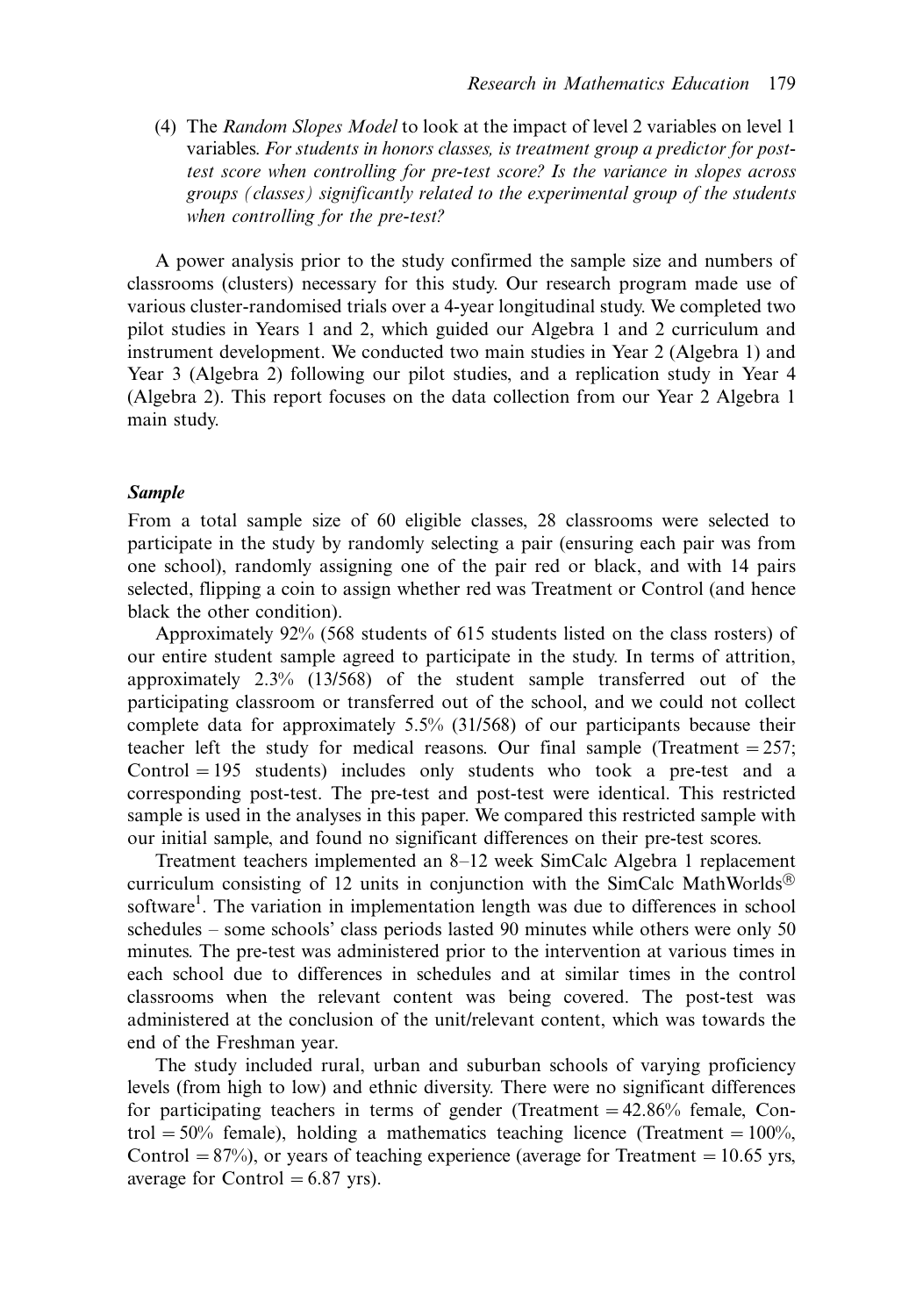# Design of instrument

The Algebra 1 content test focused on linear functions, co-variation, slope as rate versus slope as m in  $y = mx + b$ , simultaneous equations, and systems of linear functions. The test instrument was constructed following the principled assessment design approach (Mislevy et al. 2003). In this approach, we identified the specific knowledge or skills to be tested, and then articulated an evidence model that specified the kinds of tasks (problem solving, application, open-ended, multiplechoice) that were likely to reveal whether students had mastered the target knowledge base and skill set. Next, we created specific problems. The evidence model was refined through piloting and procedures to ensure the technical quality of assessments. Specific details on the instrument construction and validation can be found in our technical report series at [http://www.kaputcenter.umassd.edu/products/](http://www.kaputcenter.umassd.edu/products/technical_reports/) [technical\\_reports/](http://www.kaputcenter.umassd.edu/products/technical_reports/)

Items in the content test were focused on core algebraic concepts and skills, including: graphical interpretation, rate and proportion, computational/procedural operations and making connections across representations.

# Analytical framework

HLM analyses are most useful for nested data such as students within classes, students within schools, etc. We conducted cluster-randomised trials, so nesting was important and needed to be accounted for in the analysis. Our research questions focus on measuring ability to learn in differently achieving classrooms. This structures the analytical framework. In our study, the unit of analysis was the student and the unit of randomisation was the classroom (the cluster). If the outcome variable, Y, is, say, students' aggregate post-test scores, this outcome has an individual and a group aspect to it (it might differ across classes). Similarly, the independent variable X, say, a student's pre-test score, has a group aspect to it. In our datasets, the nesting structure (where the groups are classes of individual students) is meaningful, and it is unfounded to assume that the group structure is completely represented by the explanatory variables. Nesting can be represented by several mathematical equations that interact with each other and, through substitution, can be written as one mixed model. For example:

Level 1:

$$
Y_{ij}=\beta_{0j}+\beta_{1j}*X_{ij}+R_{ij}
$$

Level 2:

$$
\begin{aligned} \beta_{0j} &= \gamma_{00} + \gamma_{01} * Z_j + U_{0j} \\ \beta_{1j} &= \gamma_{10} + \gamma_{11} * Z_j + U_{1j} \end{aligned}
$$

represents a 2-level model, where level 1 accounts for individual or micro-unit variation and level 2 for group or macro-unit. Between-group variability can be modelled by letting the intercepts and slopes vary between groups; for instance, some classrooms have higher scores on the post-test than other classrooms. The outcome variable,  $Y_{ij}$ , is a student score on a post-test where *i* is the index for each student (*i* =  $1 \dots n_j$ ) and *j* is the index for each classroom,  $j = 1 \dots N$  (note we use capital N for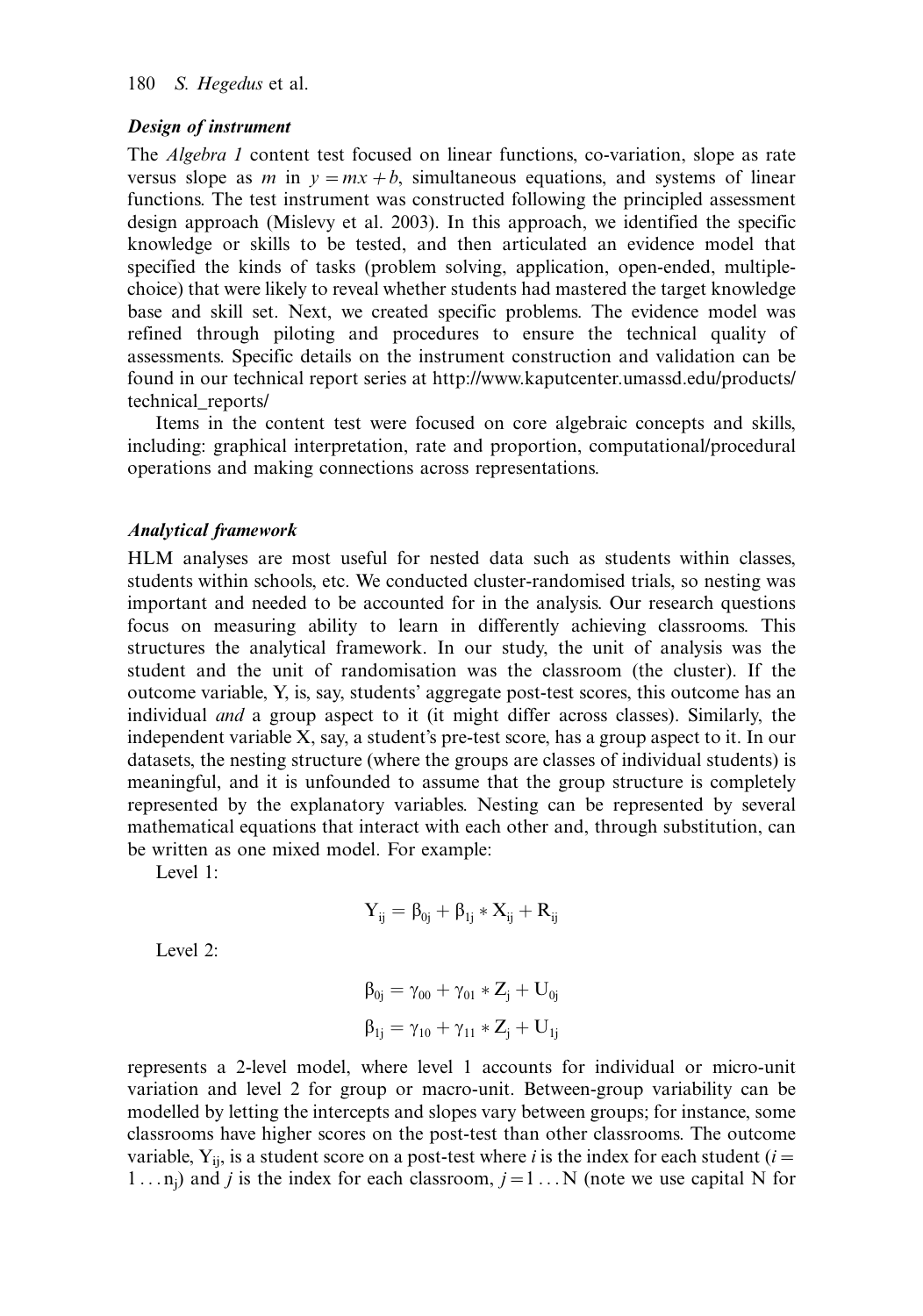groups). For individual  $i$  in group  $j$  there are two variables, the dependent variable, Y, and an explanatory variable X, denoted by  $X_{ij}$ . There is also an explanatory variable at the group level Z, denoted by  $Z_i$ . Note the subscript for Z is just j since there is no variation by student (level 1); throughout, the first subscript (if any) refers to variation at level 1, the second subscript refers to variation at level 2, and a zero corresponds to no variation at that level. So our level 1 equation has group-dependent intercepts described by the level 2 equation  $\beta_{0j} = \gamma_{00} + \gamma_{01} * Z_j + U_{0j}$  and group-dependent slopes described by the level 2 equations  $\beta_{1j} = \gamma_{10} + \gamma_{11} * Z_j + U_{1j}$ . If there were two level 1 predictors, then we would have another equation for  $\beta_{2i}$ , and so on.

Finally,  $\gamma_{00}$  is the grand mean for X, U<sub>0i</sub> is the random effect (or unexplained variability) at the group level, and  $R_{ij}$  the random effect at the individual level.  $\gamma_{01}$  is a regression coefficient describing the effect of group level predictors  $(Z)$ , and  $\gamma_{10}$ describes the main effects of individual level predictors  $(X)$ .  $\gamma_{11}$  is a cross-interaction effect, to which we return later. When the level 2 equations are substituted into the level 1 equation, we get the full model:

$$
Y_{ij} = \gamma_{00} + \gamma_{01} * Z_j + \gamma_{10} * X_{ij} + \gamma_{11} * Z_j * X_{ij} + U_{1j} * X_{ij} + U_{0j} + R_{ij}
$$

We have rearranged the terms to illustrate the fixed effects part of the model (first 4 terms) and the random effects part of the model (last 3 terms). The aim of HLM is to explore whether such explanatory variables (when nested) can significantly predict the dependent variable, and how much variance can be accounted for by the random effects. Our results will be tabulated by such effects. Including random effects allows there to be unexplained between-group variability that can be explained by group level variables. This approach has benefits over ANCOVA (especially with small group sizes  $<$  50) as the model assumes independent and identically distributed group and individual effects, i.e.,  $U_{0j} \sim (0, \tau_{00})$  and  $R_{ij} \sim (0, \sigma^2)$ . Unexplained group effects are controlled by similar mechanisms across all groups, and operate independently between groups (Snjiders and Bosker 1999). We discuss tests for these assumptions later.

We focus only on 2-level models in this paper where our micro-units are students (scores on our pre-test) and macro-units are classrooms of students with an average class size (cluster size) of 17 students. Dependency of observations on the micro-units within the macro-units is of primary interest. For example, success of a student within a particular class may derive from interactions with other students sharing the same class environment, or from the effect of sharing the same teacher, or from numerous other classroom level conditions.

# Results

We now present the results for our four research questions, using progressively more complex modelling. We present each analysis in the context of our student performance data in algebra classrooms using a threefold structure: (1) Theoretical model from HLM; (2) Application of the model to our dataset; and (3) Results and interpretation.

Research Question 1 (Empty Model): How much variance exists between classes and within classes on our outcome measure, a mathematics content post-test?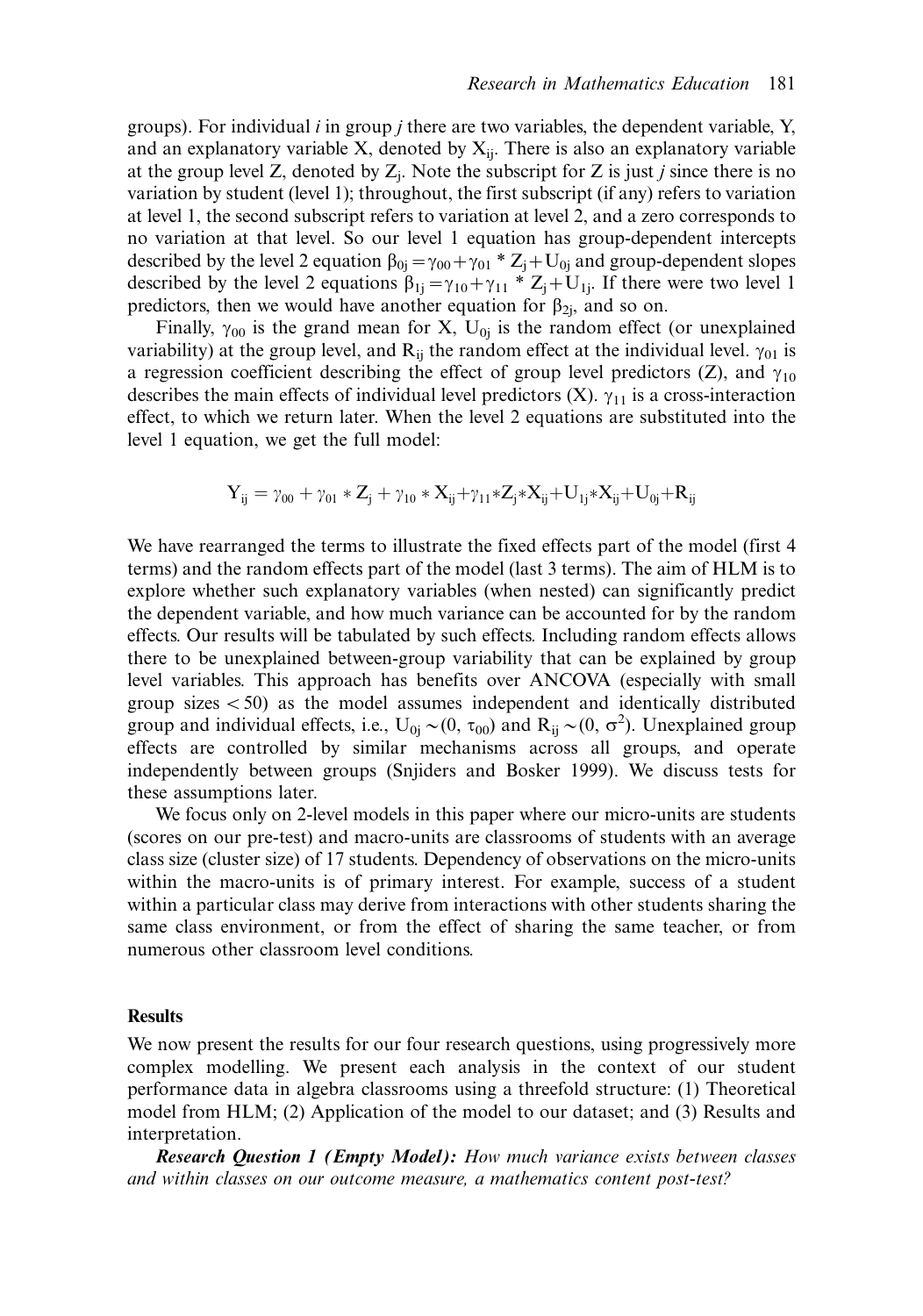Model: This question can be addressed using the Empty model, which is the simplest form of HLM, and can also described as a 1-way random effects ANOVA. Contrast this with a full 2-level model (described above):

$$
Y_{ij} = \gamma_{00} + U_{0j} + R_{ij}
$$

Here, the dependent variable  $\gamma_{00}$  is the population grand mean, U<sub>0j</sub> is a random effect at the group level (macro-unit), and  $R_{ij}$  is a random effect at the individual level (micro-unit). The macro-unit has a true mean  $\gamma_{00}$  + U<sub>0j</sub> and each micro-unit *i* with this macro-unit *j* deviates from this mean by  $R_{ii}$ . From this model, a parameter called the intraclass correlation coefficient (ICC) can be calculated by comparing the level 1  $(\sigma^2)$  and level 2 ( $\tau_{00}$ ) variances:

$$
\rho = \frac{Var\left(U_{0j}\right)}{Var\left(U_{0j}\right) + Var\left(R_{ij}\right)} = \frac{\tau_{00}}{\tau_{00} + \sigma^2}
$$

Application: The ICC can be interpreted in two ways: (1) The proportion of total variability due to the group level; or (2) The correlation between two randomly drawn micro-units from one randomly drawn macro-unit. Note  $\gamma_{00}$  should be close to, but not the same as, the raw arithmetic mean due to weighting of various groups. Results and interpretation: Table 1 outlines the relevant output from HLM6 software [\(http://www.ssicentral.com/hlm/\)](http://www.ssicentral.com/hlm/) for data collected in our study. The ICC can be calculated from this output as .515. This demonstrates a large proportion of variance due to the group, hence nesting individuals in classes is relevant and HLM should be used. Normal levels for  $\rho$  are between .05 and .2.

Research Question 2 (The Random Intercepts Model): How much effect do student pre-test scores have on student post-test scores at the end of the Freshman school year?

*Model*: The Random Intercepts (or Random Coefficients) model is a simple form of HLM, as it does not involve random slopes (see later). Here, we introduce one explanatory variable X at level 1:

Level 1:

$$
Y_{ij}=\beta_{0j}+\beta_{1j}*X_{ij}+R_{ij}
$$

Level 2:

$$
\beta_{0j}=\gamma_{00}+U_{0j}\\ \beta_{1j}=\gamma_{10}
$$

| <b>Fixed Effect</b>                  | Parameter                                                           | Coefficient        | SE.  |         |          |
|--------------------------------------|---------------------------------------------------------------------|--------------------|------|---------|----------|
| Intercept                            | $\gamma_{00}$                                                       | 9.551              | .731 | 13.058  | p < .001 |
| Random Effect                        | Parameter                                                           | Variance component | df   |         |          |
| Level 2 variance<br>Level 1 variance | $\tau_{00} = \text{Var}(U_{0i})$<br>$\sigma^2 = \text{Var}(R_{ii})$ | 14.509<br>13.662   | 28   | 524.247 | p < .001 |

Table 1. Fixed effects and random effects.

Deviance  $= 2541.797$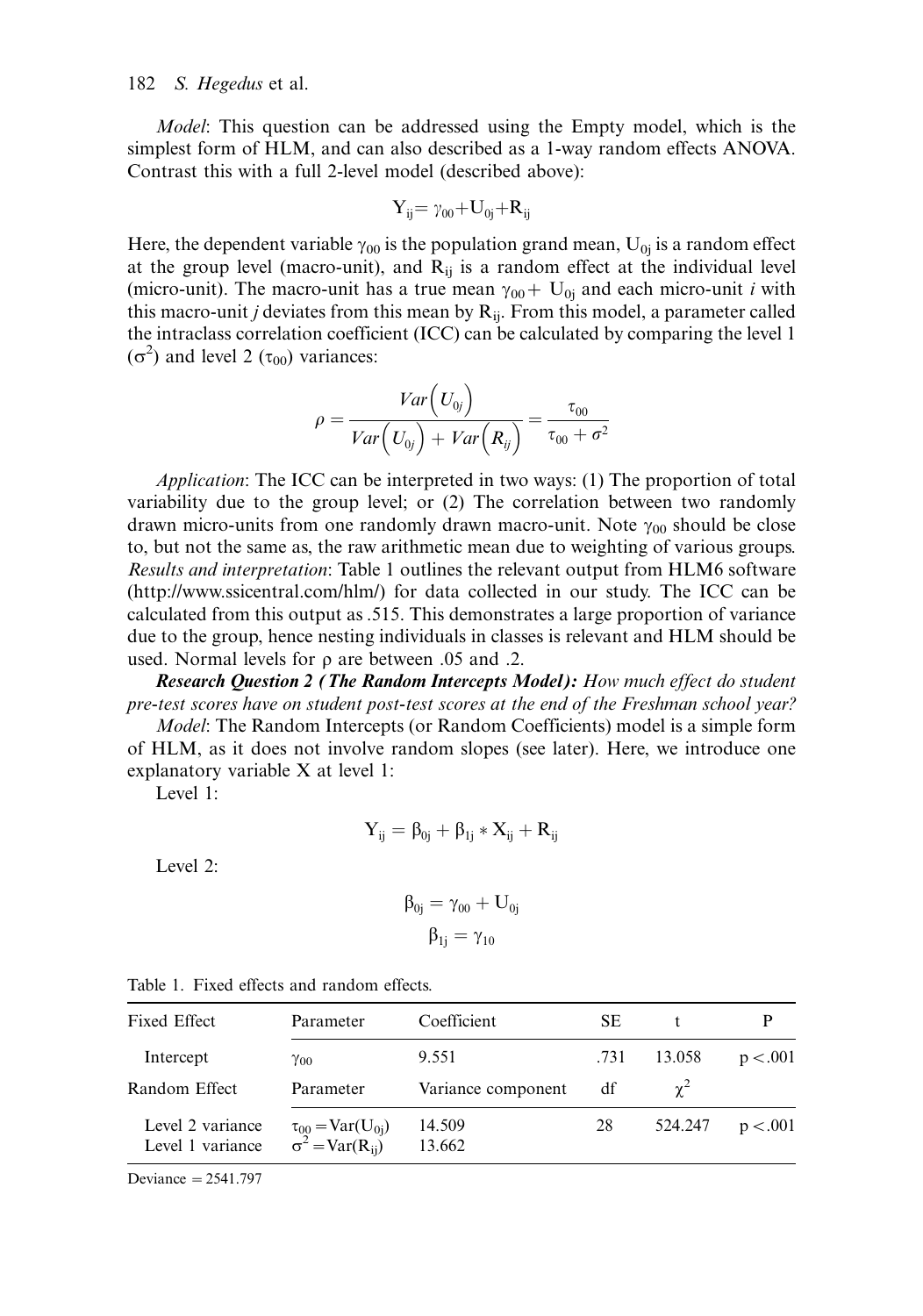The simple model has four parameters, regression coefficients  $\gamma_{00}$  and  $\gamma_{10}$  and variance components  $U_{0i}$  and  $R_{ii}$ , so the model includes unexplained variability at both levels.  $\gamma_{00}$  is the intercept for the average group and  $\gamma_{10}$  is an unstandardised within-class regression coefficient, or slope of the X variable, which as a constant is fixed across all groups (hence this is a random intercepts model). It describes the relationship between X and Y; increasing one unit of X leads to an average increase of Y by  $\beta_{1i}$ .

Application: With such variables, our model tests the question of whether pre-test scores (X) predict post-test scores (Y) accounting for groups (classes).

Results and interpretation: The results (Table 2) indicate that the intercept and slope for our content test at the end of the school year are significantly different from 0. The model is  $Y = 10.104 + .667 * (PRETEST)$ . For every one-point increase on the pre-test, we could expect an increase of almost .67 points on the post-test for the endof-school year content test. The Chi-squared test indicates that there is significant between-group (class) variance in the intercept parameter across groups (classes). This indicates that there is a significant amount of variance in pre-test scores between groups (classes).

Comparing the output for the random effects with the Empty Model will illustrate lower variance components for  $\tau_{00}$  and  $\sigma^2$ . This is because the betweengroup differences are partially explained and include the effect of X. A new ICC can be calculated using the same formula as above, but this is referred to as the residual ICC because it controls for X (see Table 2 for variance values). For our dataset  $p(Y|X) = 2.646/(9.677 + 2.646) = 0.215$ . This is lower than the raw ICC since the residual variances are lower. This is because the classes (groups) differ by average pre-test score, so this level-1 student variable  $(X_{ii})$  also explains part of the differences between the groups.

What happens if  $\tau_{00} = 0$ ? We briefly consider the difference between HLM and Ordinary Least Squares (OLS) regression methods for the same set of data to support our approach for using multi-level analysis based on our research design of cluster-randomised trials. OLS is a method for estimating the unknown parameters in a linear regression model. As  $\tau_{00}$  tends to zero, there is less between-group variance and hence less call for nesting data and an HLM analysis. When  $\tau_{00} = 0$  the HLM6 software produces OLS estimates for regression coefficients and standard errors (see Table 3). This output illustrates that the OLS coefficients overestimate the effect in contrast to the random intercepts model (10.482 in contrast to 10.104), but more importantly under-estimate the standard error (0.249 in contrast to 0.345). Hence,

| <b>Fixed Effect</b>                  | Parameter                 | Coefficient        | SЕ           |                  | р                    |
|--------------------------------------|---------------------------|--------------------|--------------|------------------|----------------------|
| Intercept<br>Slope                   | $\gamma_{00}$<br>$Y_{10}$ | 10.104<br>.667     | .345<br>.060 | 29.302<br>11.190 | p < .001<br>p < .001 |
| Random Effect                        | Parameter                 | Variance component | df           | $\chi^2$         |                      |
| Level 2 variance<br>Level 1 variance | $\tau_{00}$<br>$\sigma^2$ | 2.646<br>9.677     | 28           | 146.923          | p < .001             |

Table 2. Fixed effects and random effects for simple HLM.

 $Deviance = 2358.441$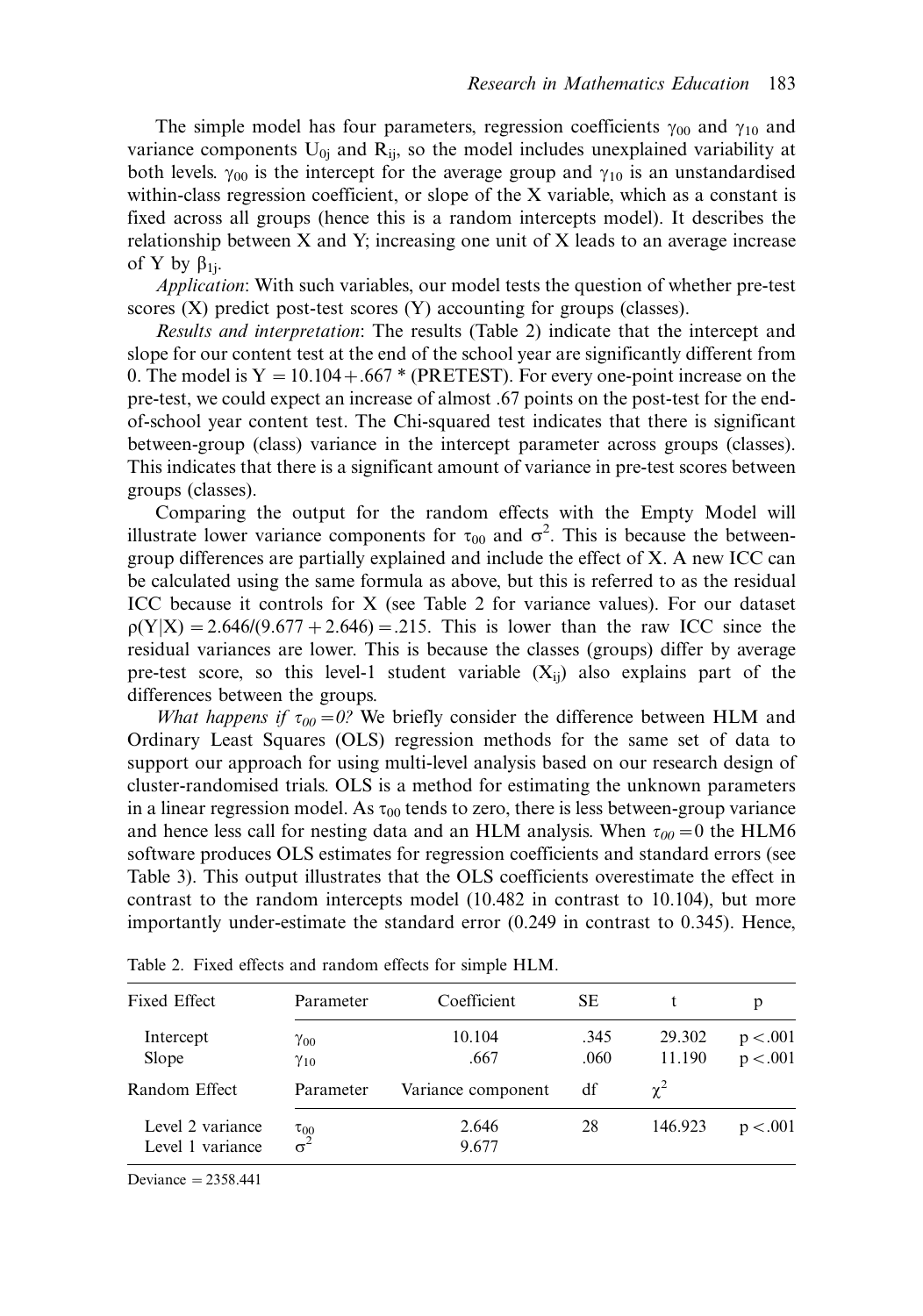#### 184 S. Hegedus et al.

| Least Squares Estimates of fixed effects (OLS) |        | Random Intercepts |        |
|------------------------------------------------|--------|-------------------|--------|
| $\gamma_{00}$                                  | 10.482 | $\gamma_{00}$     | 10.104 |
| <b>SE</b>                                      | .249   | <b>SE</b>         | .345   |
| $\gamma_{10}$                                  | .829   | $\gamma_{10}$     | .667   |
| <b>SE</b>                                      | .045   | <b>SE</b>         | .060   |

| Table 3. Estimators for OLS and HLM. |
|--------------------------------------|
|--------------------------------------|

standard OLS techniques aggregate classroom effect and do not distinguish the effect of clustering.

Research Question 3 (Means as Outcomes Model): Can group membership in an honors class predict a significantly higher post-test score?

Model. Here we introduce one explanatory variable Z at level 2:

Level 1:

$$
Y_{ij} = \beta_{0j} R_{ij}
$$

Level 2:

$$
\beta_{0j} = \gamma_{00} + \gamma_{01} * Z_j + U_{0j}
$$

In this application we do not have a level 1 explanatory variable, but we introduce a level 2 explanatory variable to aggregate the effect at the group level. So  $Z_i$  is a level 2 predictor with  $\gamma_{01}$  as a between-group regression coefficient. Hence this is traditionally called a Means as Outcomes model.

Application: Classes within each school varied by school-defined class level  $$ there were honors classes and non-honors classes within each school. We chose to investigate whether there was a significant difference between groups when predicting post-test outcomes using a Means as Outcomes model.  $Y_{ii}$  is the post-test score for an individual *i* in class *j*, and  $\gamma_{01}$  \* *(HONORS)* is a dichotomous variable that identifies students as either being in an honors class (1) or in a non-honors class (0).

Results and interpretation: Since the code for non-honors students is 0 and the code for honors students is 1, the coefficient of 8.65 indicates the average score of a non-honors student (see Table 4). The coefficient for the honors classes is the slope of the line from zero (non-honors) to one (honors). This slope is significant ( $p < .001$ ) and suggests a predicted advantage for honors students of more than five points on the post-test.

Research Question 4 (The Random Slopes Model): For students in honors classes, is treatment group a predictor for post-test score when controlling for pre-test score? Is

| <b>Fixed Effect</b>                  | Parameter                      | Coefficient        | <b>SE</b>    |               | p                    |
|--------------------------------------|--------------------------------|--------------------|--------------|---------------|----------------------|
| Intercept<br>Intercept               | $\gamma_{00}$<br>$\gamma_{01}$ | 8.65<br>5.18       | 0.69<br>1.53 | 12.56<br>3.38 | p < .001<br>p < .001 |
| Random Effect                        | Parameter                      | Variance component | df           | $\gamma^2$    | p                    |
| Level 2 variance<br>Level 1 variance | $\frac{\tau_{00}}{\sigma^2}$   | 10.84<br>13.66     | 27           | 355.81        | p < .001             |

Table 4. Honors classes predicting post-test results.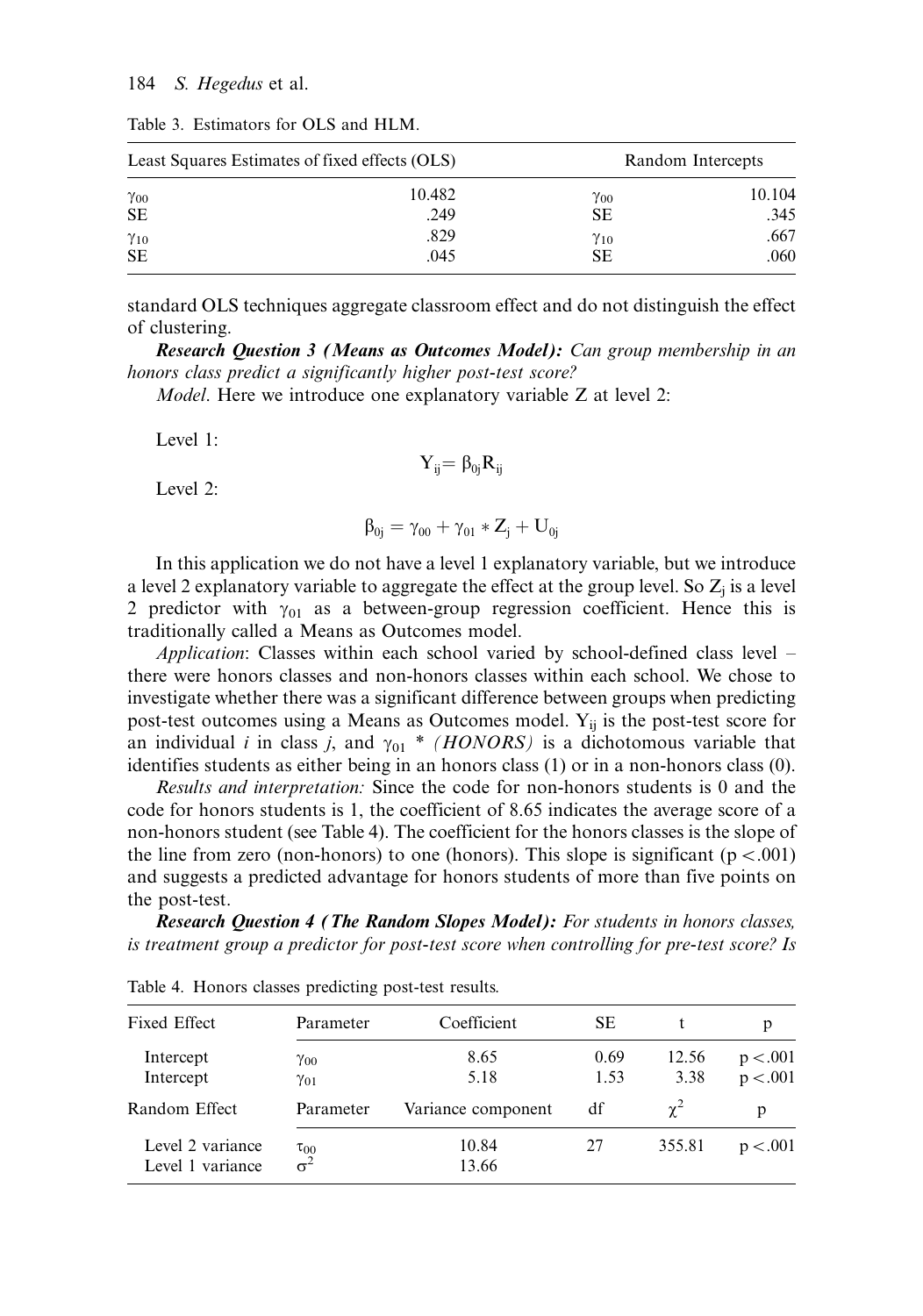the variance in slopes across groups (classes) significantly related to the experimental group of the students when controlling for the pre-test?

*Model:* This is the most commonly used general HLM for 2-level models where several explanatory variables are added at level 2, including random effects.

Level 1:

$$
Y_{ij}=\beta_{0j}+\beta_{1j}*X_{ij}+R_{ij}
$$

Level 2:

$$
\begin{aligned} \beta_{0j} &= \gamma_{00} + \gamma_{01} * Z_j + U_{0j} \\ \beta_{1j} &= \gamma_{10} + \gamma_{11} * Z_j + U_{1j} \end{aligned}
$$

This model involves more level 2 random effects, i.e.,  $\tau_1 = \text{var}(U_{1j})$  and  $\tau_{01} =$ covariance  $(U_{0i}, U_{ii})$ , and these need careful examination. It is customary to add level 2 explanatory variables in both the intercept and slope equations, but we express caution here. More explanatory variables can be added in each equation, but a good rule of thumb is to think of the intercept equation as an initial/entry stage for an intervention/experiment, so that any added variables should theoretically be considered as dependent variables of such a state at that time. Similarly, the slope equation,  $\beta_{1i}$ , should be considered as a growth coefficient, and so level 2 explanatory variables should be added that are theoretically considered as potential contributors to change/growth over the course of the intervention. When there are q level 1 predictors, there will be an equivalent number of level 2 slope equations, denoted  $\beta_{\text{pi}}$ where  $p = 1 \dots q$ .

 $Application<sup>2</sup>$ :

Level 1:

$$
\left( POSTTEST\right)_{ij}=\beta_{0j}+\beta_{1j}*(PRETEST)_{ij}+R_{ij}
$$

Level 2:

$$
\beta_{0j} = \gamma_{00} + \gamma_{01} * (TREAT)_j + \gamma_{02} * (TREAT * HONORS)_j + U_{0j}
$$
\n
$$
\beta_{1j} = \gamma_{10} + \gamma_{11} * (TREAT * HONORS)_j
$$

TREAT refers to the experimental group (0: Control; 1: SimCalc). We first ran a random slopes model with TREAT and HONORS as explanatory variables at level 2. The main effect of TREAT was not significant  $(p=.853)$  but the main effect of HONORS was significant  $(p = .003)$  Because of this, we wanted to force an interaction between TREAT and HONORS (i.e.,  $Z = TREAT*HONORS$ ) to see if this could account for such significance in the HONORS group.

Results and interpretation: The test associated with  $\gamma_{01}$  is the main effect for the treatment group (see Table 5), which is not significant. However, the main effect for the interaction between TREAT and HONORS is significant,  $\gamma_{02} = 1.89$ , p = .044. This indicates that the post-test scores for SimCalc honors students are significantly greater than those for Control students, and than those for non-honors students at the class level. Additionally, we see in  $\gamma_{10}$  that there is a significant difference between groups (classes) on the post-test when controlling for pre-test scores. The TREAT \* HONORS interaction, however, is not mediating a cross-level interaction between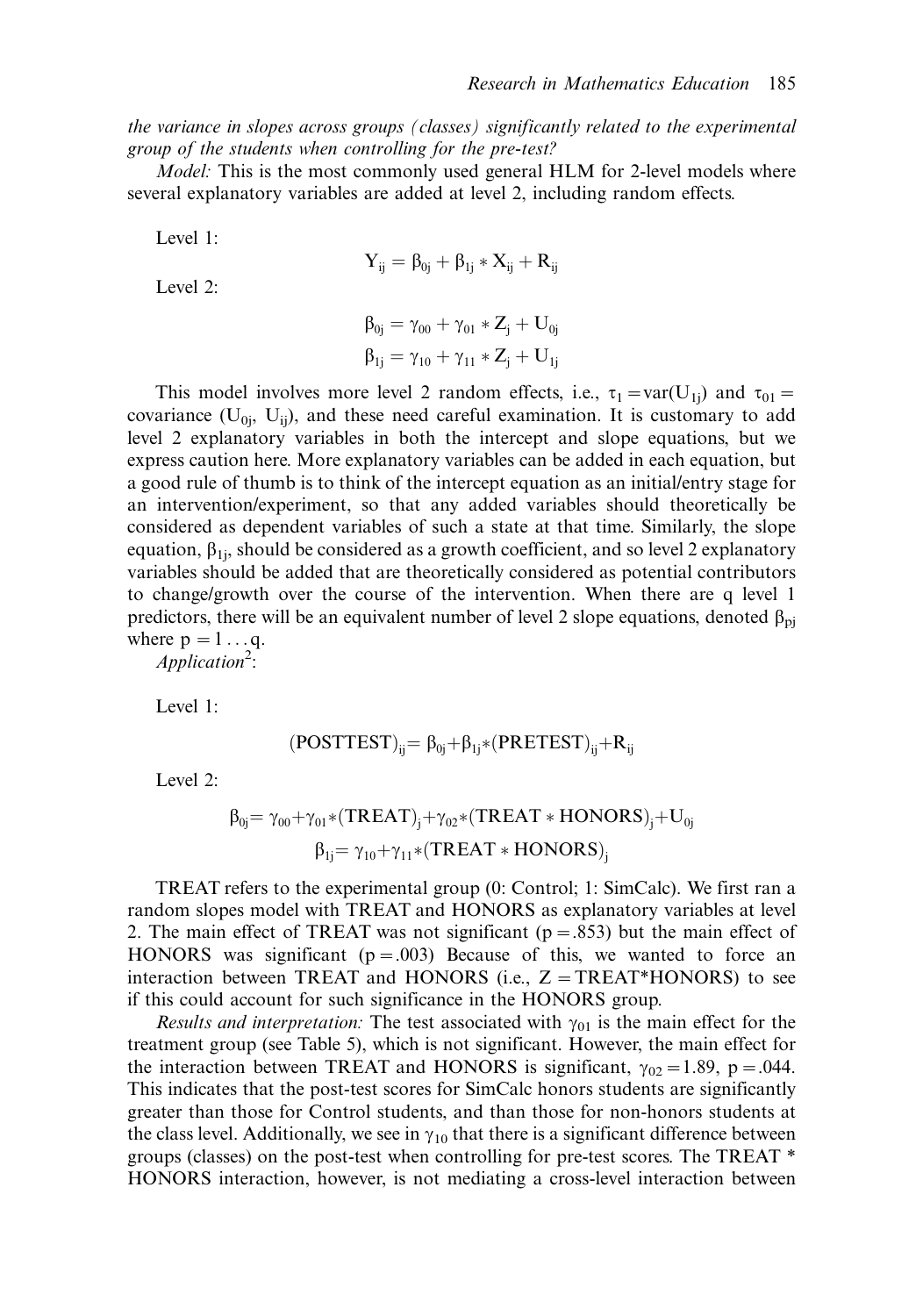#### 186 S. Hegedus et al.

| <b>Fixed Effect</b>                                                                | Parameter                                                                         | Coefficient                                 | <b>SE</b>                            | t                                            | p                                                               |
|------------------------------------------------------------------------------------|-----------------------------------------------------------------------------------|---------------------------------------------|--------------------------------------|----------------------------------------------|-----------------------------------------------------------------|
| Intercept<br><b>TREAT</b><br><b>TREAT * HONOR</b><br>Slope<br><b>TREAT * HONOR</b> | $\gamma_{00}$<br>$\gamma_{01}$<br>$\gamma_{02}$<br>$\gamma_{10}$<br>$\gamma_{11}$ | 10.01<br>$-0.18$<br>1.89<br>0.67<br>$-0.06$ | 0.43<br>0.70<br>0.90<br>0.06<br>0.19 | 23.69<br>$-0.25$<br>2.11<br>10.91<br>$-0.32$ | p < .001<br>$p = .803$<br>$p = 0.044$<br>p < .001<br>$p = .748$ |
| Random Effect                                                                      |                                                                                   | Variance Component                          | df                                   | $\chi^2$                                     | p                                                               |
| Level 2 variance<br>Level 1 variance                                               | $\frac{\tau_{00}}{\sigma^2}$                                                      | 2.75<br>9.67                                | 26                                   | 139.338                                      | p < .001                                                        |

Table 5. Fixed effects and random effects for full HLM.

Deviance  $= 2353.259$ 

students within a class and classes when controlling for the pre-test, as indicated by  $\gamma_{11}$ . Neither is the interaction moderating a relationship from pre to post test scores within classrooms, i.e., the pre to post test relationships within honors level classrooms is not found to be significant.

# Checking model assumptions

As in any statistical modelling, there are assumptions underlying the theoretical model, which should be verified in order for all subsequent claims to be ratified. In HLM, these focus on checking whether the level 1 and 2 residuals are normal and have constant variance, i.e.,  $U_{0j} \sim (0, \tau_{00})$  and  $R_{ij} \sim (0, \sigma^2)$ . We have verified four assumptions that need to be met for HLM. The first is to check for linearity at all levels. We built 2-level models and therefore needed to check for linearity at level  $1 -$  the student level  $-$  and at level  $2 -$  the class level. Using statistical software, we ran a linear regression to check the value of  $\mathbb{R}^2$  for our predictors onto outcome measures. The  $\mathbb{R}^2$  value with post-test as our dependent variable was greater than 0.5 and less than 0.7.

The second assumption pertains to normality of residuals at each level. We checked the residuals for normality using the Kolmogorov-Smirnov test and the Shapiro-Wilk test. We also plotted a Q-Q plot of the level 1 residuals; the plot was approximately linear, suggesting there is not a significant departure from a normal distribution. For the level 2 residuals, we plotted a Q-Q plot of the Mahalanobis distances; the plot resembled a 45-degree line, indicating that random effects are normally distributed.

The third assumption is homogeneity of level 1 variance assumption. This assumption asserts that the residual variance of the outcome after adjusting for the level 1 covariate  $-$  is the same for all groups, in our case, classes. The HLM6 software can output a Chi-square test for homogeneity of variance. We also computed a skewness z-score and a kurtosis z-score for our level 1 residuals.

The fourth assumption pertains to independence, and can be met through an analysis of the correlation between the level 1 and level 2 residuals in which there was no correlation. Additionally, independence assumes observations in the highest level are independent of each other. Using the residual files saved from the HLM6 software, we plotted a scatter plot of the level 1 residuals against the fitted value for each level 1 unit, which are the values predicted based on the level 2 model. There was no strong relation here.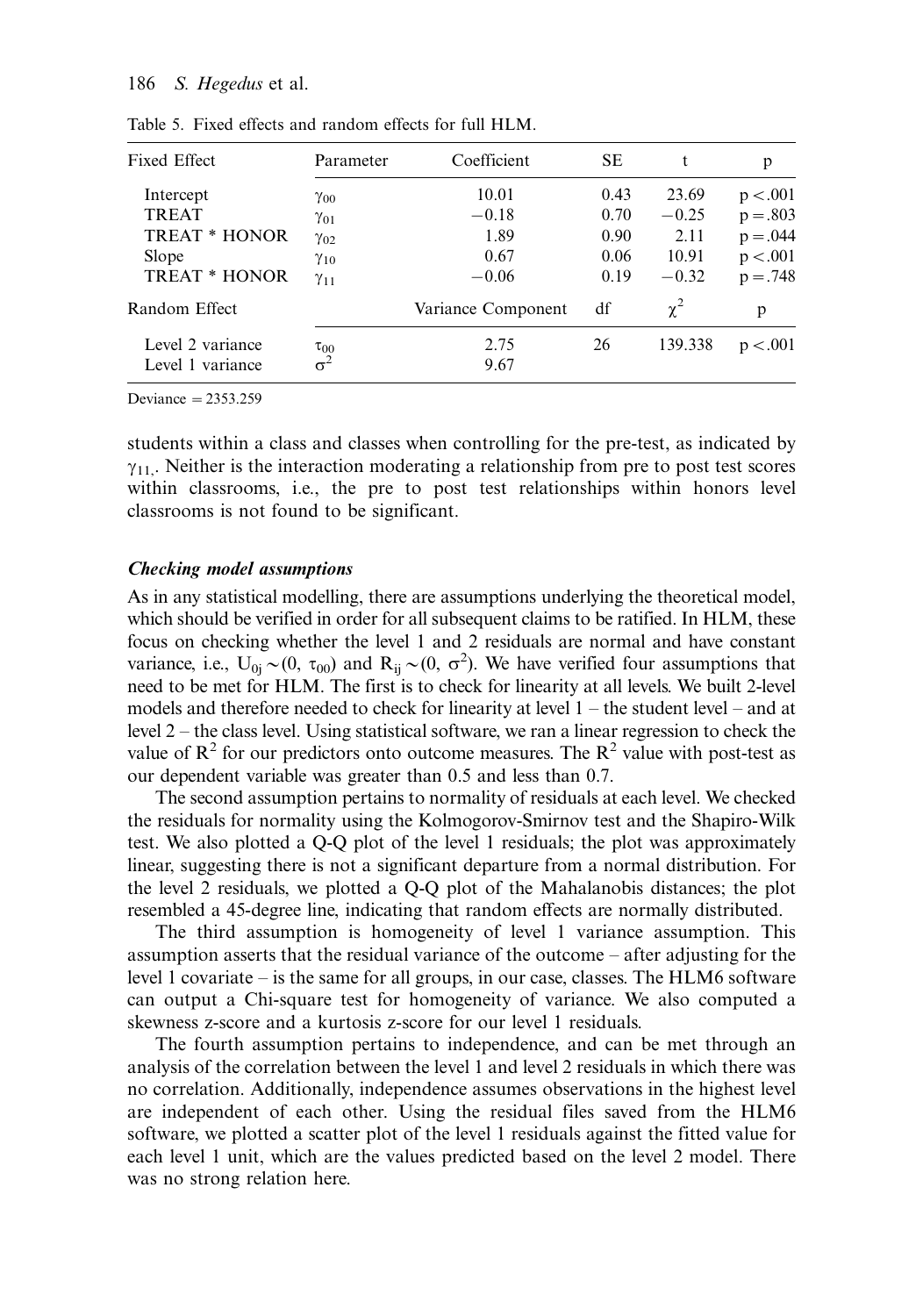# **Conclusions**

In this paper, we have demonstrated the impact of a SimCalc intervention under a cluster-randomised trial in algebra classrooms in the US, and have illustrated how multi-level analytical methods can be used to disaggregate datasets and examine the effect of contextual variables. The various models outlined in this paper have exemplified techniques to examine such approaches. We have also attempted to describe under what conditions certain performance measures are associated with individual and group-wise or contextual variables related to a SimCalc intervention.

We hope that such a delicate treatment, through progressively and methodically adding contextual and explanatory variables to nested models, can help to describe both the variation we observe in students' learning of important algebraic concepts and the analytical methods used to assess such claims. We propose that such models can help researchers, examining impact at varying degrees of scale, unpack their results and look more carefully at several contextual variables within school settings.

# Sponsorship

This material is based upon work supported by the U.S. Department of Education, Institute of Education Sciences (IES) under Grant # R305B070430. Any opinions, findings, and conclusions or recommendations expressed in this material are those of the author(s), and do not necessarily reflect the views of the U.S. Department of Education or the National Science Foundation.

# **Notes**

- 1. Download SimCalc curriculum and software at [http://www.kaputcenter.umassd.edu/](http://www.kaputcenter.umassd.edu/products/software/smwcomp/download/) [products/software/smwcomp/download/](http://www.kaputcenter.umassd.edu/products/software/smwcomp/download/)
- 2. In our models, all individual student level data were centred at the grand mean of all pretests vs. the group (class) level. Care should be taken in deciding which form of centring (if any) should be applied, and how to interpret the results. The reason for choosing grand versus group mean centring relates to research design and sample (see Lüdtke et al. 2009; Sloane 2008).

# **References**

- Beatty, R., and V. Geiger. 2010. Technology, communication, and collaboration: Re-thinking communities of inquiry, learning and practice. In *Mathematics education and technology* – rethinking the terrain, ed. C. Hoyes and J-B. Lagrange, 251–84. New York: Springer.
- Cuban, L. 2001. Oversold and underused: Computers in the classroom. Cambridge, MA: Harvard University Press.
- Hegedus, S., and J. Roschelle, eds. 2013. Democratizing access to important mathematics through dynamic representations: Contributions and visions from the SimCalc research program. Berlin: Springer.
- Kaput, J. 1994. Democratizing access to calculus: New routes using old routes. In Mathematical thinking and problem solving, ed. A. Schoenfeld, 77-156. Hillsdale, NJ: Lawrence Erlbaum Associates, Inc.
- Kaput, J.J., D.W.Carraher, and M.L. Blanton, eds. 2007. Algebra in the early grades. Mahwah, NJ: Lawrence Erlbaum Associates.
- Lüdtke, O., H.W. Marsh, A Robitzsch, U. Trautwein, T. Asparouhov, and B. Muthén. 2008. The multilevel latent covariate model: A new, more reliable approach to group-level effects in contextual studies. *Psychological Methods* 13: 203–29. doi:10.1037/a0012869.